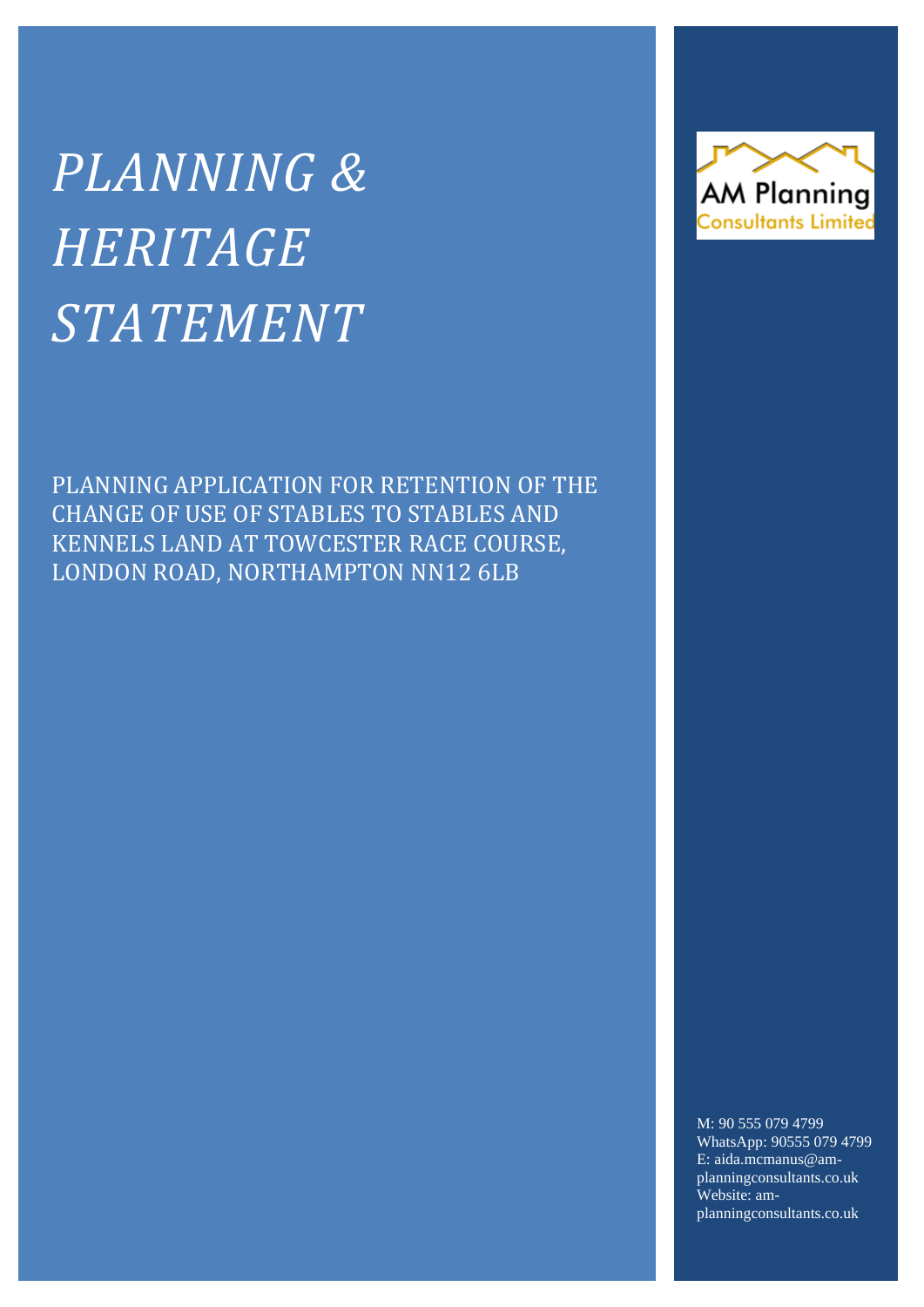## **Contents**

| 1.  |  |
|-----|--|
| 2.  |  |
| 3.  |  |
| 4.  |  |
| 5.  |  |
| 6.  |  |
| 7.  |  |
| 8.  |  |
| 9.  |  |
| 10. |  |
| 11. |  |
| 12. |  |
| 13. |  |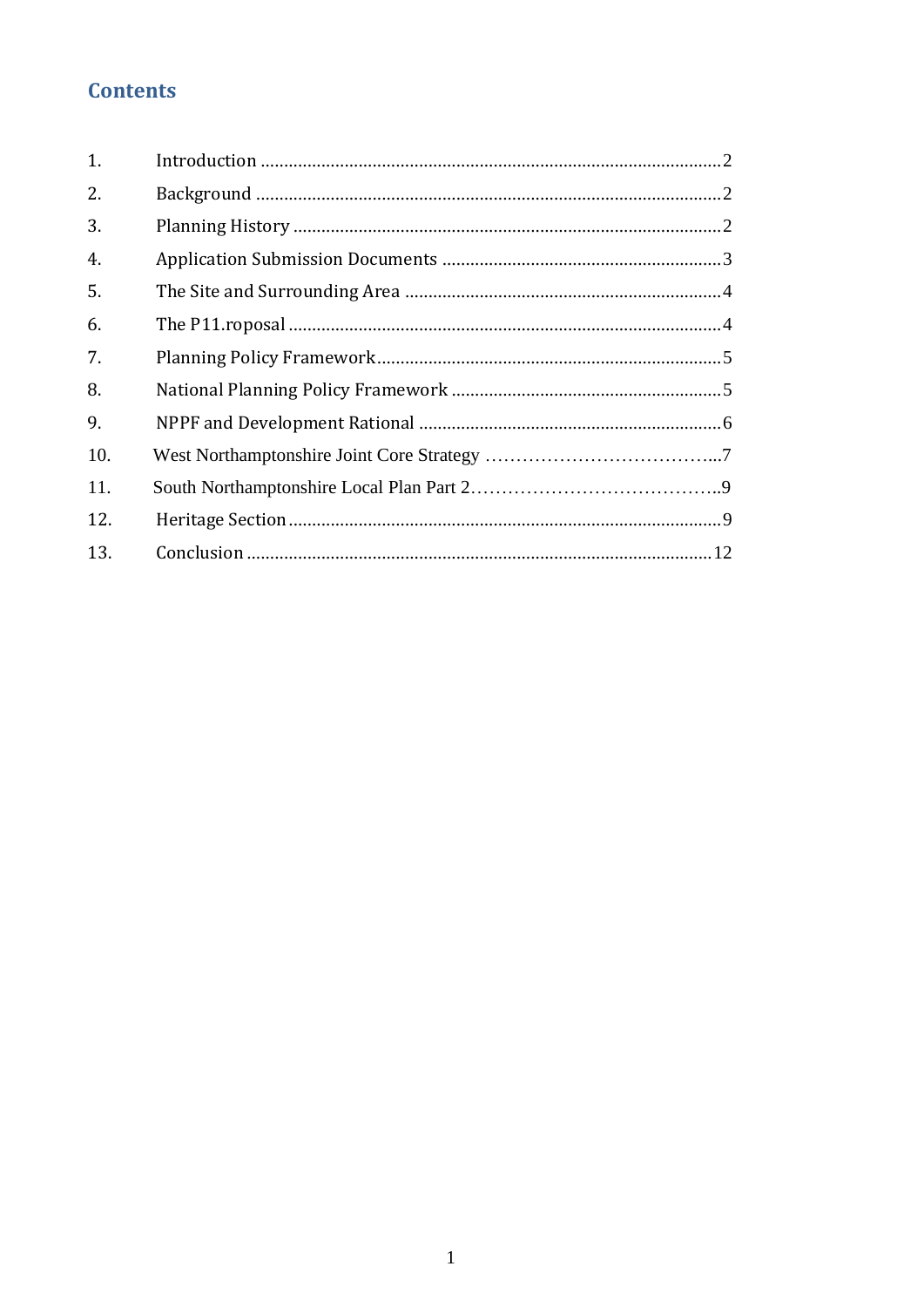## <span id="page-2-0"></span>**1. Introduction**

- 1.1. This Planning Statement is prepared by Aida McManus of AM Planning Consultants Limited on behalf of our client Mr F Hesketh (the `applicant`). I hold an Honours degree in law, a Master's degree in Town Planning, an Enforcement Certificate from Cambridge University and am a Member of the Royal Town Planning Institute (MRTPI) and National Association of Planning Enforcement (NAPE). I am the Managing Director of AM Planning Consultants Limited, and have over 20 years' experience in planning, within both local authorities and in private practice
- 1.2. The detailed planning permission is for the retention of a change of use of the stables to mixed use as stables and kennels.

## <span id="page-2-1"></span>**2. Background**

- 2.1. The applicant was unaware that a change of use of the stables to a mixture of stables and kennels would be require due to the fact that there were no external alterations to the stables, and both uses are for the housing of animals. This application has been delayed due to the Covid restrictions and staff being furloughed until such time as operations are back to normal and the architect could visit the site.
- 2.2. During this period the owners allowed mobile testing units to be sited and used by the general public on the site to assist in establish a healthy future for the community.
- 2.3. However, they have now resumed operations of the site and wish to regularise the situation.

#### <span id="page-2-2"></span>**3. Planning History**

3.1. There is an extensive planning history for the site, and I have set out the relevant applications which relate to the use of the site for greyhound racing in the table below.

| Application ref. no. | Proposal                                     | Decision |
|----------------------|----------------------------------------------|----------|
| S/2011/1219/MAF      | Construction of greyhound race track &       | Approved |
|                      | associated infrastructure                    | 28.02.12 |
| S/2012/0544/MAF      | Variation of condition 12 and 14 of          | Approved |
|                      | S/2011/1219/MAF to allow use of the          | 27.07.12 |
|                      | approved race track & lighting for greyhound |          |
|                      | racing up to three times in a calendar week  |          |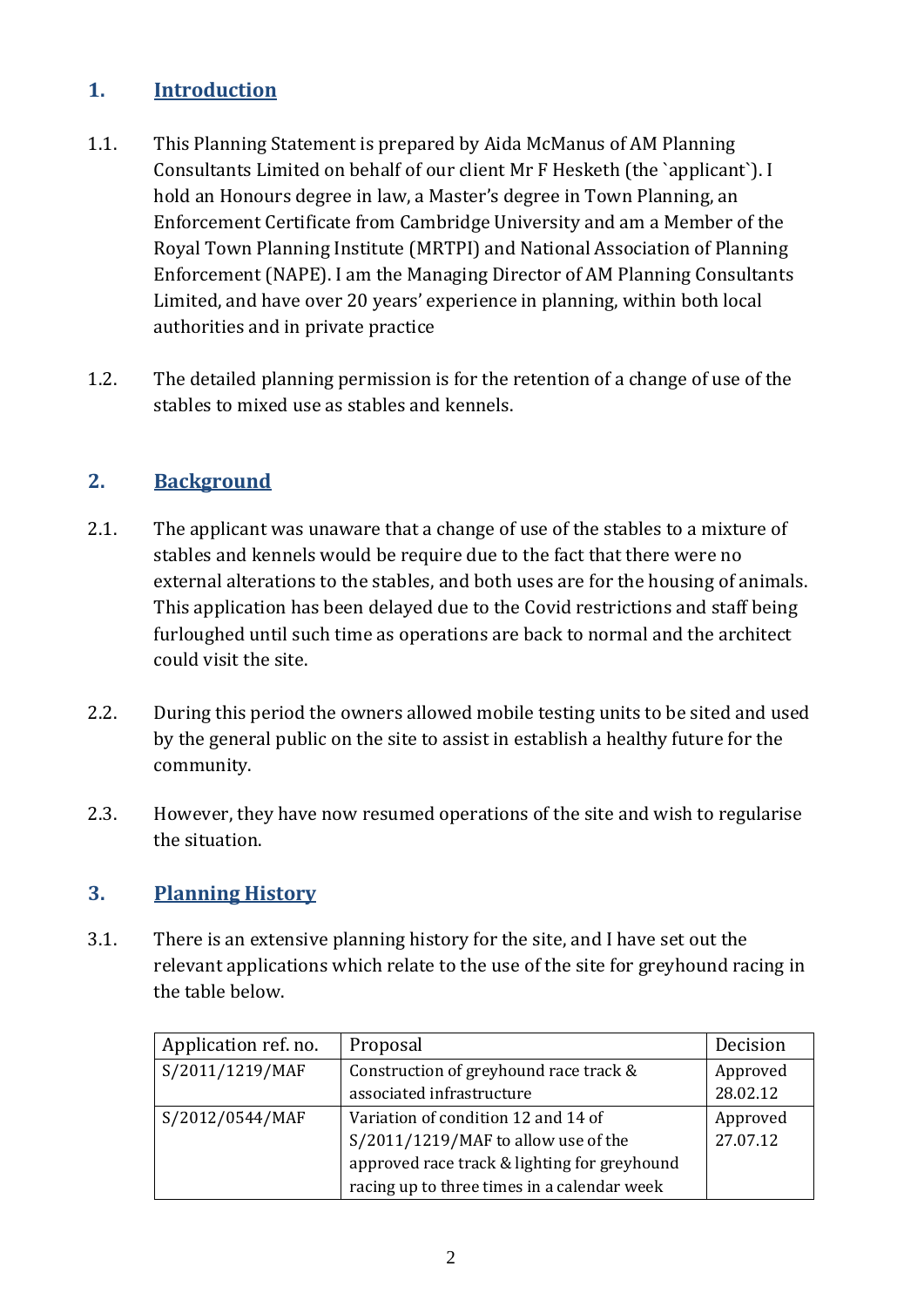|                   | between the hours of 18:00 to 23:30, at least    |            |
|-------------------|--------------------------------------------------|------------|
|                   | one of which will be Saturday)                   |            |
| S/2014/2025/MAF   | Variation of conditions 12 &14                   | Approved   |
|                   | S/2012/0544/MAF to allow use of the              | 19.01.15   |
|                   | approved greyhound race track and associated     |            |
|                   | lighting for racing up to three times in any     |            |
|                   | calendar week (at least one of which will be     |            |
|                   | Saturday) between the hours of 6:00pm to         |            |
|                   | 11:30pm to between the hours of 10:30am and      |            |
|                   | 11:30pm                                          |            |
| S/2015/0032/MAF   | Non material amendment to                        | Approved   |
|                   | S/2011/1219/MAF (Construction of                 | 05.02.15   |
|                   | greyhound race track and associated              |            |
|                   | infrastructure) The inclusion of Astroturf       |            |
|                   | pathways across the middle of the track,         |            |
|                   | inclusion of concrete pads and the relocation of |            |
|                   | a television.                                    |            |
| S/2015/3020/MAF   | Variation of Condition 10 (Hours and frequency   | Approved   |
|                   | of operations to planning permission             | 04.05.2016 |
|                   | S/2014/2025/MAF                                  |            |
|                   | (Greyhound race track) to increase the number    |            |
|                   | of meets to up to four times in any calendar     |            |
|                   | week (at least one of which will be Saturday)    |            |
| S/2015/3063/MAF   | Variation of condition 2 (plans) of approved     | Approved   |
|                   | application S/2011/1219/MAF (Construction        | 23.12.15   |
|                   | of greyhound race track and associated           |            |
|                   | infrastructure) to regularise the 2no. lighting  |            |
|                   | columns which have been erected and to           |            |
|                   | regularise the luminaires implemented            |            |
|                   | (Retrospective)                                  |            |
| S/2016/1800/MAF   | Variation of Condition 8 (hours and frequency    | Approved   |
|                   | of operations) to planning permission            | 16.09.16   |
|                   | S/2015/3020/MAF (Greyhound Race Track) to        |            |
|                   | alter hours from 10:30am to 9:00 am              |            |
| WNS/2021/1983/MAF | Variation of condition 1 (plans) of              | Approved   |
|                   | S/2016/1800/MAF To narrow the track by 1m        | 8.02.22    |
|                   | (retrospective)                                  |            |

3.2. From the above information it is established that the greyhound race track can operate between the hours of 9.00am and 11.30 pm holding meets up to four times in any calendar week (at least one of which will be Saturday).

## <span id="page-3-0"></span>**4. Application Submission Documents**

4.1. The following documents accompany this application: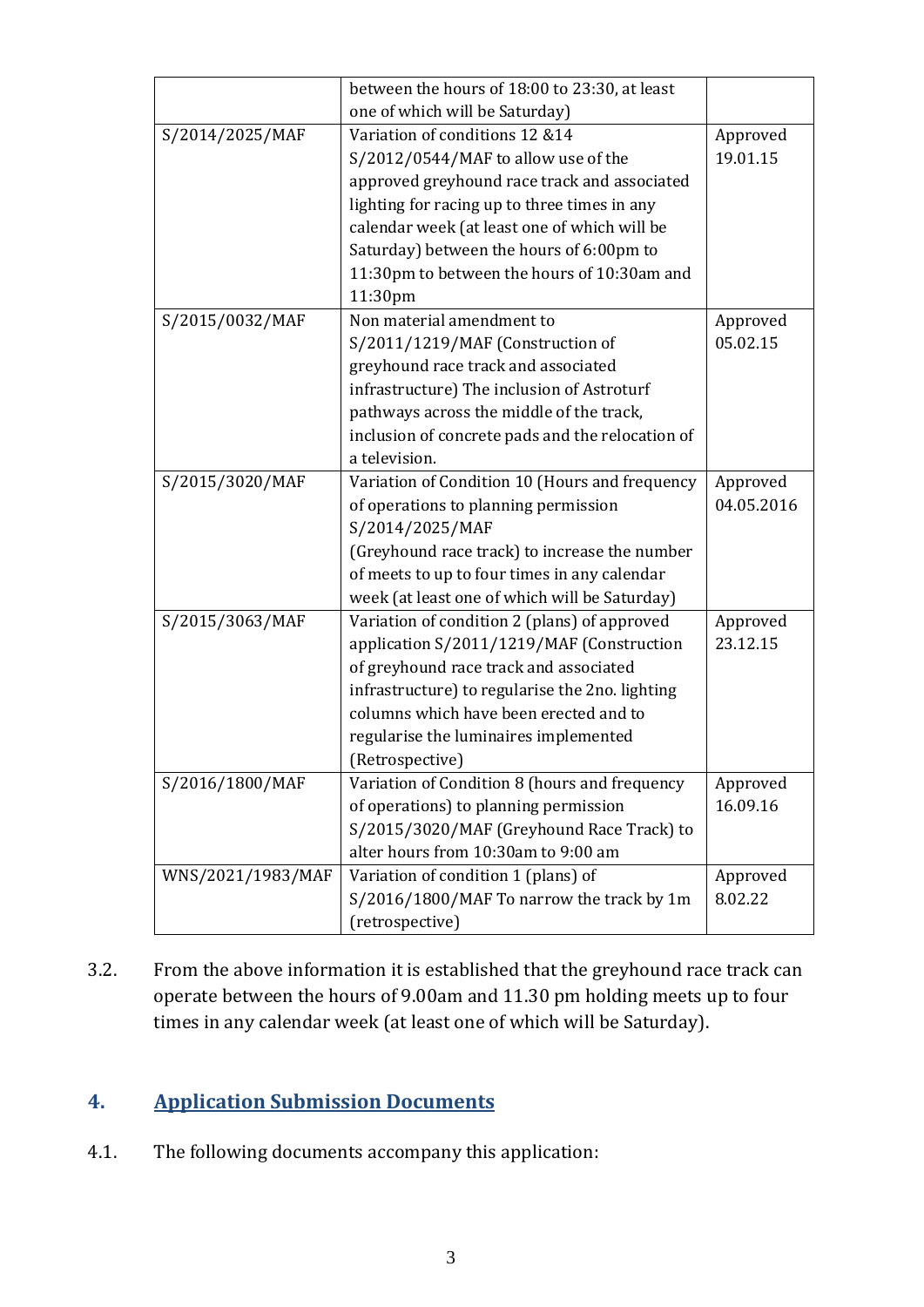- Planning & Heritage Statement
	- Location and Site Plan Drawing No. 21-046-101
	- Existing Stables and Kennel Floor Plan Drawing No. 21-046-102
	- Existing External Stable and Kennel Elevation Plan Drawing No. 21- 046-103
	- Existing Internal Stable and Kennel Elevation Plan Drawing No. 21-046- 104

## <span id="page-4-0"></span>**5. The Site and Surrounding Area**

- 5.1. The application site comprises Towcester greyhound Racecourse which is set within the Grade II\* Historic Park and Garden of Easton Neston House. Easton Neston House is located in the central-northern part of its park, with the main greyhound racecourse occupying approximately the southern third of the park
- 5.2. Access into the site is via three entrances, two from the A5 and the third from the Shutlanger Road in Heathencote. The site is bounded by the A5 to the southwest, Heathencote and surrounding farmland to the south-east with the formal gardens of Easton Neston house to the north. The main area of car parking is located at the north-eastern corner of the site close to the access from the Shutlanger Road. The approved greyhound racing track is located in the southern corner of the horse racing track.
- 5.2. The stable and kennel buildings are located to the north of London Road (A5) and comprise of a large external building with a clock tower on the northern corner and two further buildings inside of the internal yard area.
- 5.3. The Environmental Agency data shows that the site is within Flood Zone 1, which has a low probability of flooding.

#### <span id="page-4-1"></span>**6. The Proposal**

- 6.1. The proposal is to change the use of the stables to a mixed use of stable and kennels. This is to allow flexibility in the operations of the site for both horse racing and grey hound racing.
- 6.2 No external alterations are proposed or have been undertaken to the buildings.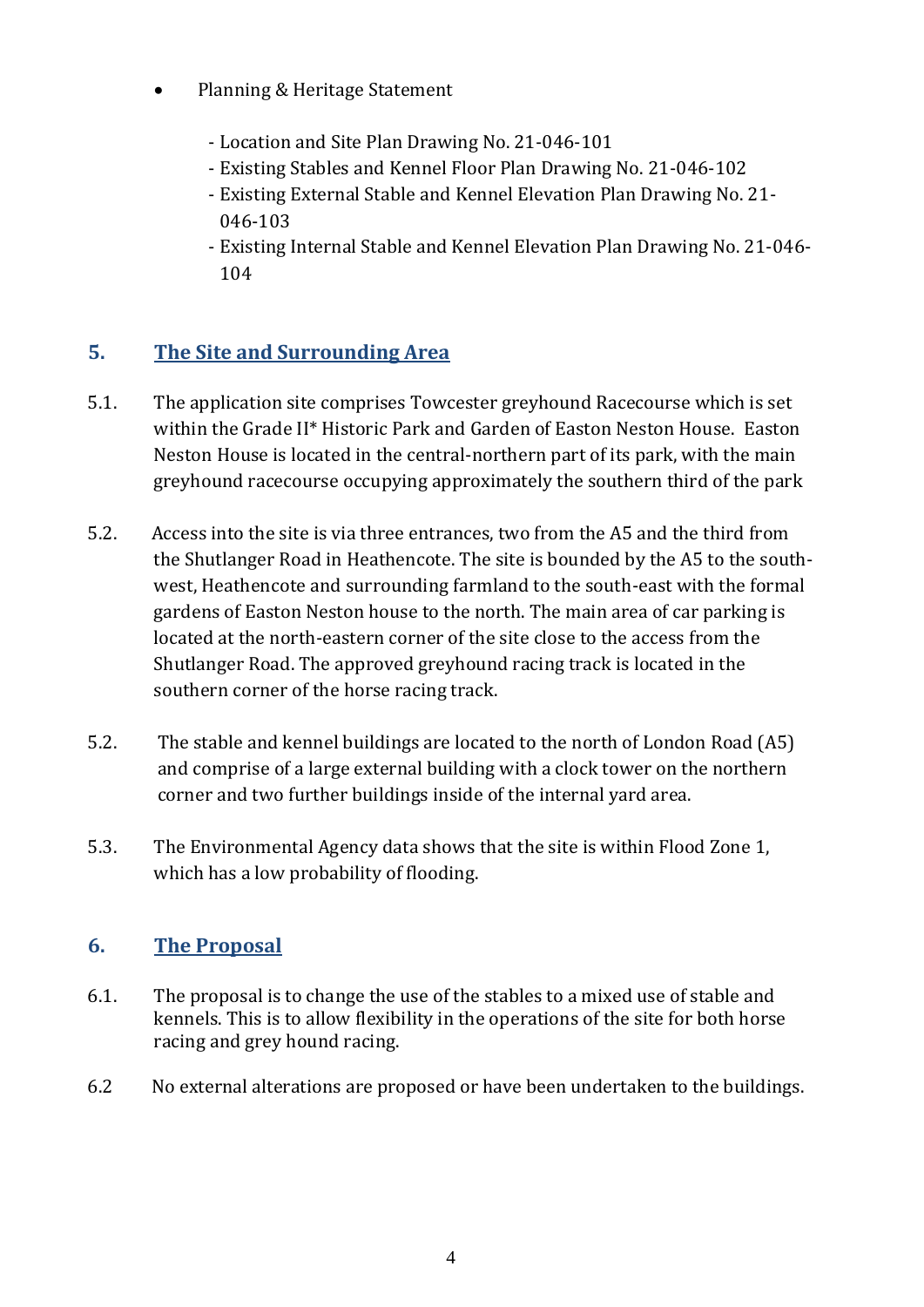### <span id="page-5-0"></span>**7. Planning Policy Framework**

- 7.1. In preparing this Planning & Heritage Statement reference is made to the following national and local planning policies:
	- The National Planning Policy Framework (NPPF) (July 2021)
	- West Northamptonshire Joint Core Strategy Local Plan (Part 1) Dec 2014
	- South Northamptonshire Local Plan Part 2 2011-2029

#### <span id="page-5-1"></span>**8. National Planning Policy Framework**

- 8.1. The National Planning Policy Framework was revised and published in July 2021 (NPPF) and replaces the original version of the NPPF, it came into effect immediately and it is a material consideration when determining planning applications. The following chapters and paragraphs are considered to be relevant to the consideration of this application and the approach authorities should take in respect to decision taking.
- 8.2. Paragraph 11. advises that at the heart of the NPPF is the presumption in favour of sustainable development. For decision-taking this means approving development proposal that accord with an up-to-date development plan without delay; and where there is no relevant development plan or the policies are out-of-date planning permission should be granted unless any adverse impacts in doing so would significantly and demonstrably outweigh the benefits, when assessed against the policies of the framework are taken as a whole.
- 8.3. Paragraph 47 requires that planning application be determined in accordance with the development plan unless material consideration indicates otherwise within statutory timescale unless a longer period has been agreed.
- 8.4. Chapter 6 Building a strong, competitive economy supports the sustainable growth and expansion of all types of business whilst taking into account both local business needs and wider opportunities for development to encourage inward investment and address any potential barriers.
- 8.5. Chapter 8 promotes a healthy and safe community and should aim to achieve healthy, inclusive and safe places which promote social interaction, including opportunities for meetings between people who might not otherwise come into contact with each other by achieving safe and accessible places, so that crime and disorder, and the fear of crime, do not undermine the quality of life or community cohesion. Furthermore, to enable and support healthy lifestyles,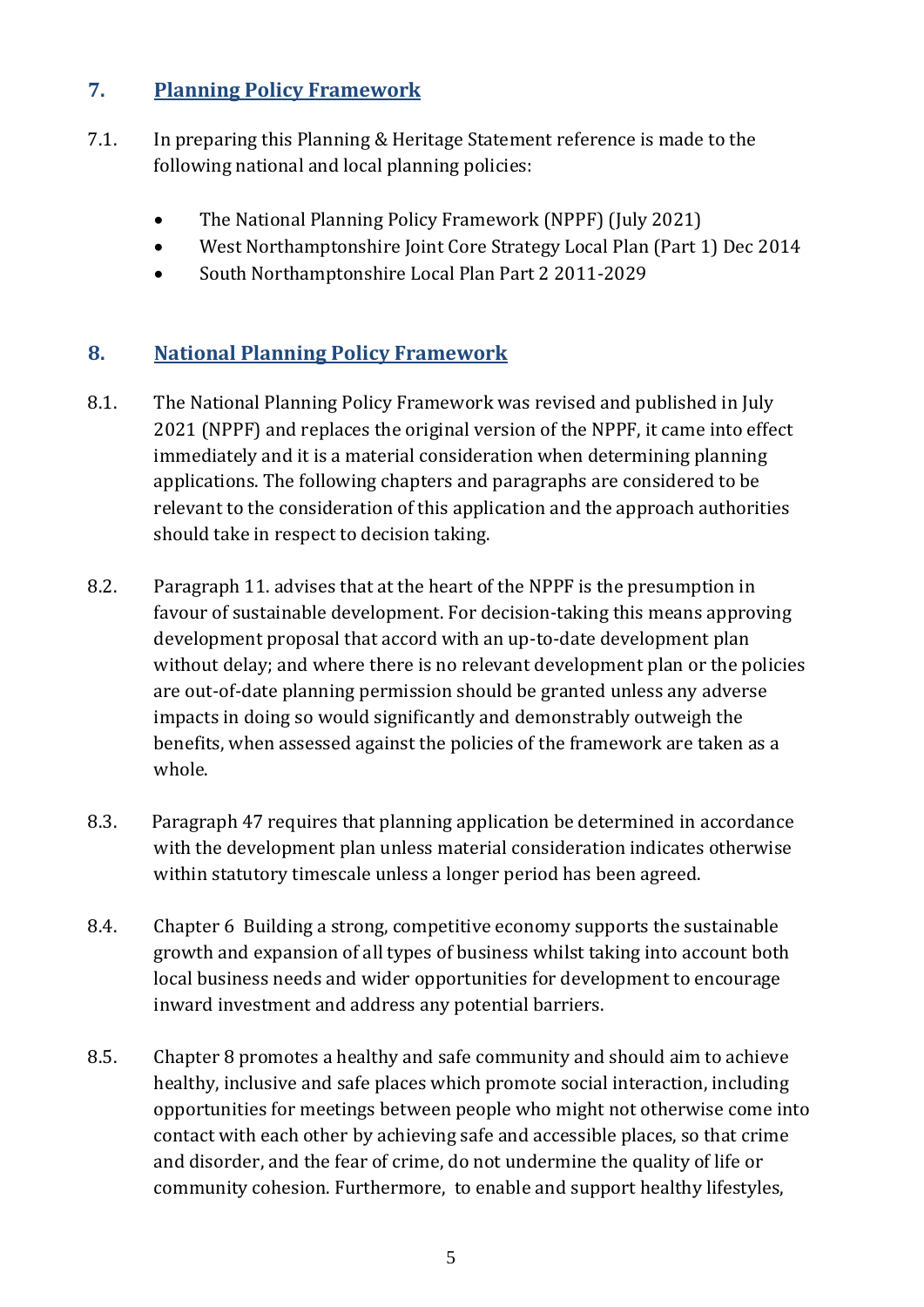especially where this would address an identified local health and well-being need.

- 8.6. Chapter 9 promotes sustainable transport and takes into consideration that opportunities to maximise transport solutions will vary between urban and rural areas when making planning decisions and policies.
- 8.7. Chapter 11 promotes and support the most efficient and effective reuse of land and buildings especially where they are for community services and would secure an alternative use.
- 8.8. Chapter 12 sets out the importance of well-designed places. Specifically, para. 126 encourages the creation of high-quality buildings which creates better places in which to live and work. Whilst para. 130 requires that decisions should ensure that development functions well and adds to the overall quality of the area, are visually attractive, are sympathetic to the local character and history, are sympathetic to the local character and materials, along with optimising the potential of the site to accommodate and sustain appropriate development.
- 8.9. Chapter 15 supports the conservation and enhancement of the natural environment through the provision of biodiversity gain.
- 8.10. Chapter 16 supported the conservation and enhancement of the historic environment.

#### <span id="page-6-0"></span>**9. NPPF and Development Rational**

- 9.1. The proposal satisfies the requirements of the NPPF when read as a whole, and enables the applicant to provide safe and secure care for the greyhounds and horses whilst providing inward investment and local employment opportunities.
- 9.2. The proposal delivers sustainable development through:
	- 1. Building a strong, competitive economy by providing continued employment to the staff that care for the animals and maintain the site which enhances the local economy.
	- 2. Enable this recreation and leisure development to change and expand with market demand where the applicant's emphasis is to encouraging the local community to actively participate in events at the site thereby improving their physical and mental wellbeing.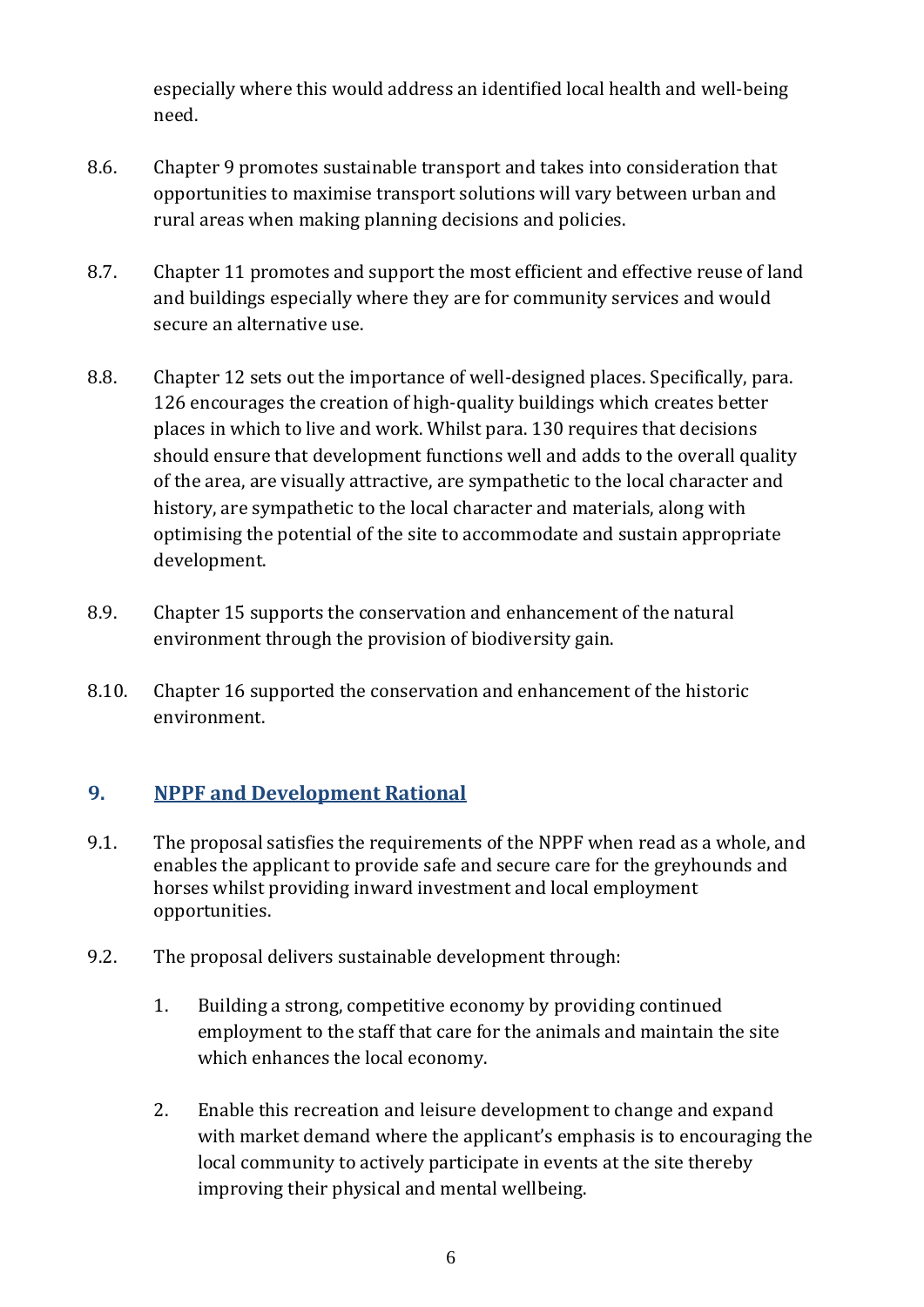- 3. Supporting a prosperous economy by employing local people to maintain and operate the facilities.
- 4. Encourage additional inward investment through the continued viable use of the site which brings additional income into the area to contribute to the local economy through the use of local facilities and services.
- 5. Promoting sustainable transport through the avoidance of bring the greyhounds on to and off the site and ensuring the feed, bedding etc is sourced locally. This also reduces stress to the animals and reduces the carbon footprint of the business.
- 6. Requiring good design through the reuse of the existing buildings without having to implement any external alterations to the building to ensure that there is no effect on the significance of the heritage assets.
- 7. Promoting healthy communities by encouraging local people, families and friends to participate in the racing and leisure activities held at the site. This will also enhance the community spirit in the area and encourage social inclusion and interaction of people of all abilities and backgrounds.
- 8. The stables had almost become redundant due to the change in use of the facility from horse racing to greyhound racing. Therefore, the reuse of the stables for the mixed use of stabling and kennelling of the greyhounds has avoided these buildings becoming redundant and disused.
- 9. Staff have been employed to take care of the greyhounds whilst they are in the kennels, feed is sourced locally to reduce the carbon footprint of the business.
- 10. Due to the provision of the kennels on site this has reduced the level of vehicle movements bring them onto and off the site. This for the greyhounds reduces their stress and ensure that they are continuously cared for in a suitable environment.
- 11. The social interaction between the owners and the visitors of the events has enhanced the community involvement in the support, employment and maintenance of the site.
- 12. The proposal will continue to secure the long-term viable use of the site.
- 13. This proposal accords with the NPPF when considered as a whole, and does not have any significant adverse impact which would demonstrably outweigh the benefits of granting planning permission.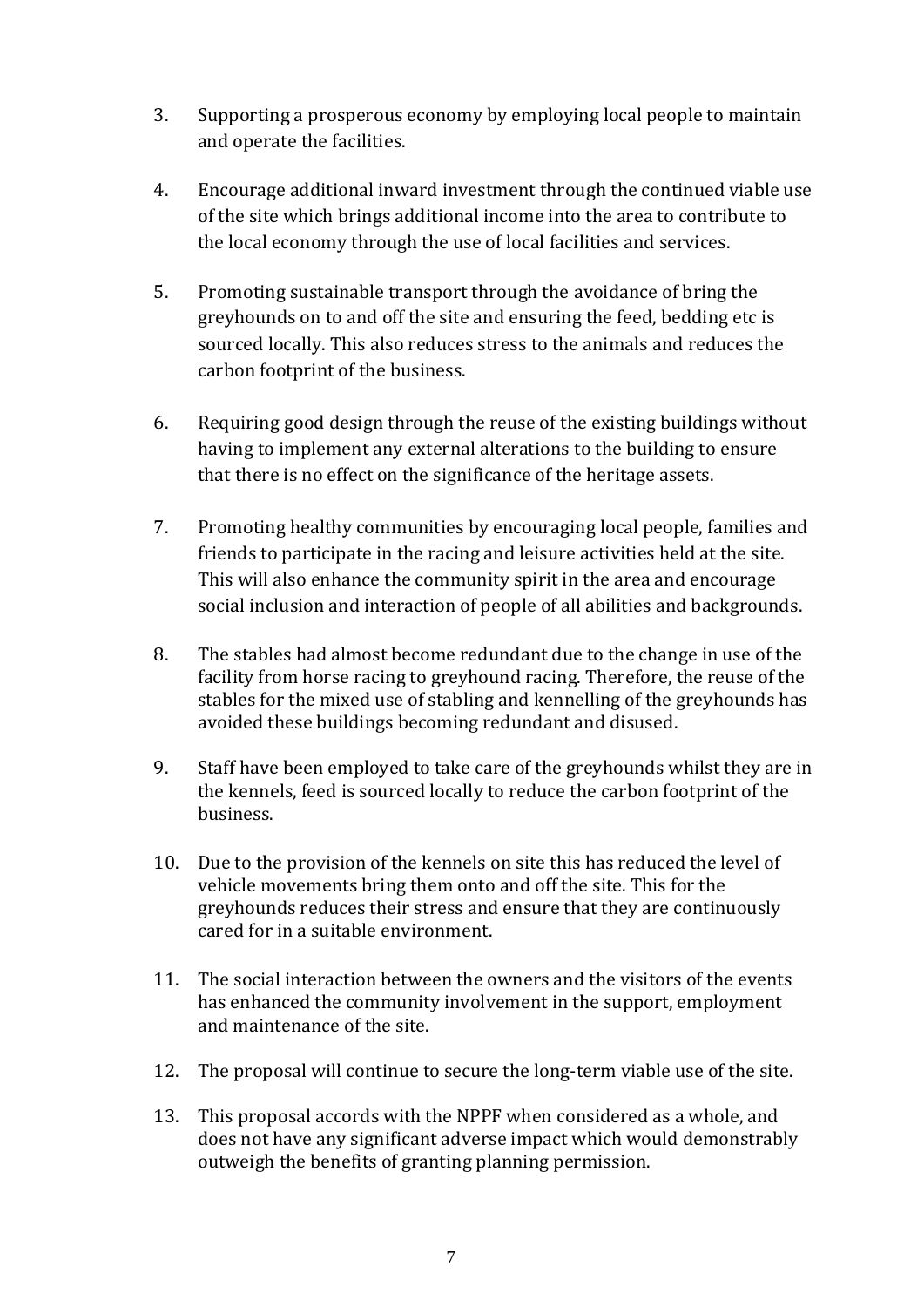#### **10. West Northamptonshire Joint Core Strategy Local Plan December 2014**

- 10.1. This section of the document will address the relevant policies contained within the above document.
- 10.2. **Policy SA 1 Presumption in Favour of Sustainable Development –** This policy is satisfied due to the reuse of an existing stable building for a mixed use of stables and kennels. This has avoided the requirement to build additional building(s) on the site to house the greyhounds, and reduce the traffic movements to and from the site if they were to be kennelled elsewhere.
- 10.3. Due to the fact that the greyhounds do not need to be brought onto the site for each race meeting means that this avoids causing undue stress to the dogs. All feed and bedding are sourced locally to help to reduce the businesses carbon footprint.
- 10.4. Staff are employed to care for the dogs to ensure their health and wellbeing at all times, which contributes to increasing the employment opportunities for local people. Whilst the greyhound racing generates visitors to the area, in addition to providing a social and recreational activity which generates income into the local economy that can further be invested in the sites management and maintenance to secure it long term viability.
- 10.5. **Policy S10 – Sustainable Development Principles** This policy is met due to the reuse of an existing buildings which did not require any external alterations to the original stable buildings, thereby protecting, and conserving the natural and built environment along with the heritage asset and its setting.
- 10.6. The proposed mix use will allow the applicant flexibility in the operation of the site in the future.
- 10.9. **Policy BN5 - The Historic Environment and Landscape** this policy will be addressed in the Heritage Section of this document.
- 10.10. **Policy T5 – Towcester Racecourse** this policy is satisfied due to the fact that the proposal reuses the existing stables as kennels by merely removing the partitional divides between the stables to form a kennel, thereby retaining the flexibility of the use of the buildings.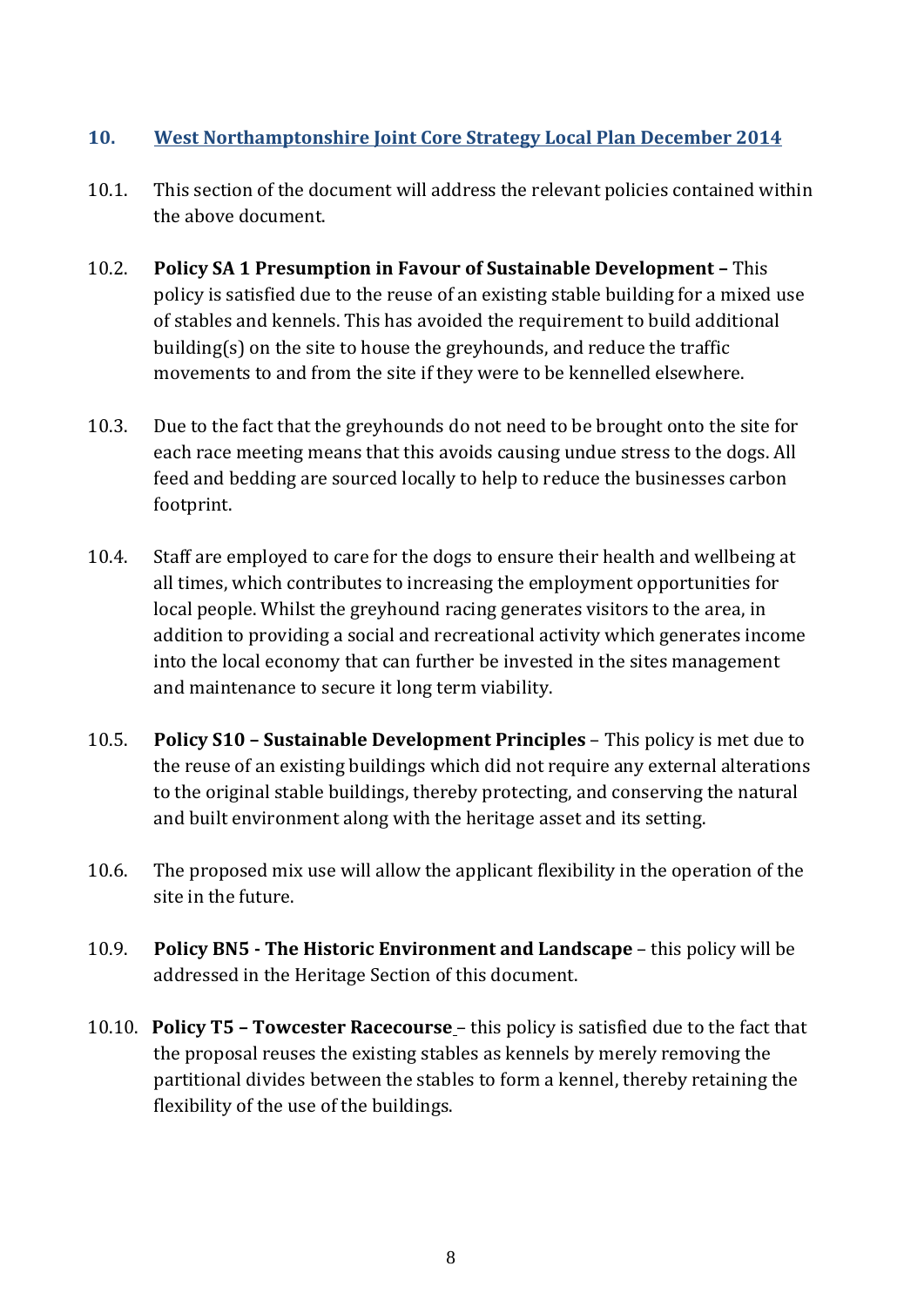- 10.11. The mixed use also reduces the requirement to move the greyhounds on and off the site which avoids undue stress for the grey hounds and reduces the carbon footprint of the business.
- 10.12. The reuse of the stables as a mixed use of stables and kennels has not required any external alterations to be undertaken to the buildings. This means that no adverse effect has been caused by the change of use on the listed building or the registered park and garden of Easton Neston or their setting.
- 10.13. **Policy R2 – Rural Economy** -the reuse of the existing stable buildings has enabled the greyhounds to be maintained on the application site which has generated employing staff to care for the animals and ensure the welfare and wellbeing of the animals
- 10.14. Furthermore, the proposal sources local feed and bedding to ensure that the proposal contributes to the local economy. Whilst the greyhound racing generates visitors to the area and provides recreational and leisure activity for local residents.

#### **11. South Northamptonshire Local Plan Part 2**

- 11.1. **Policy SS2: General Development and Design Principles –** the proposal will help to support and encourage inward investment into the area through the reuse of the existing stable buildings which have not require any external or internal alterations. This has avoided the requirement for additional new kennel buildings being proposed on the site, and will allow for the flexibility of the operations of the site.
- 11.2. The proposal has no greater impact of the local residents than the previous use as stables.
- 11.3. Due to the fact that the external appearance of the building has not been altered the use has no impact on the character or appearance of the site or the heritage assets
- 11.4. **Policy HE3: Historic Parks and Gardens & Policy HE5 Listed Building–** these policies will be address in the Heritage Section of this document.

#### <span id="page-9-0"></span>**12. Heritage Section**

12.1. Para.194 of the NPPF requires an applicant should describe the significance of any heritage asset affected, including its setting to a level no more than is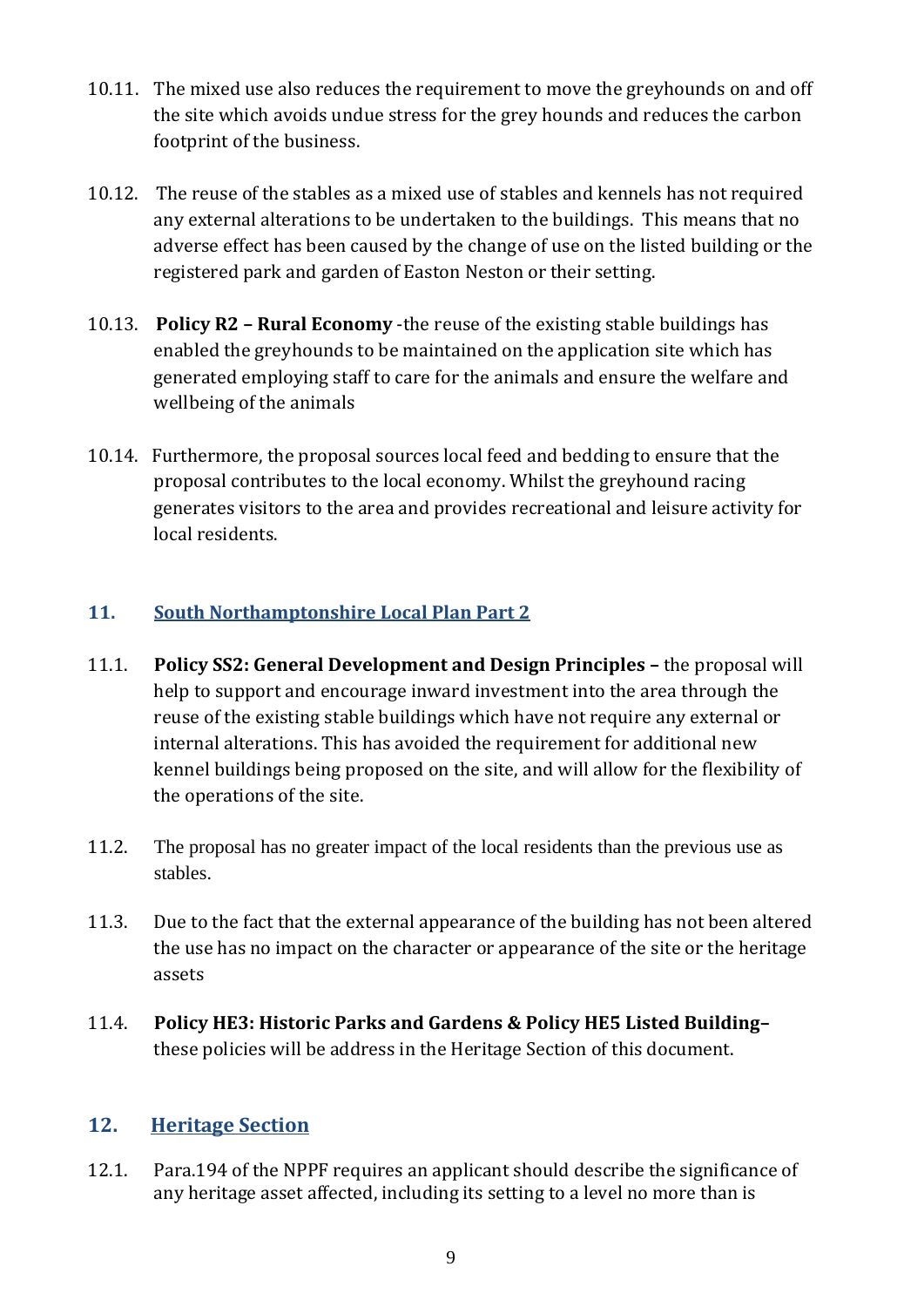sufficient to understand the potential impact of the proposal on their significance. This is also reiterated in Policy BN5 of the West Northamptonshire Joint Core Strategy Part 1 and Policy HE1 the Local Plan Part 2.

12.2. Fronting the A5 is the Grade 1 Listed chain gate and lodges and attached walls, piers, standards and chains as shown in Image 1. Below These were first listed on 1st December 1951 under Listing Entry 1041106



Image I. Google Image of Chained Gates and Lodges

12.3. The listing states: *Paulerspury A5 SP74NW (East side 4/36 The Chain Gate and lodges and 01/12/51 attached quadrant walls, piers, standards and chains (Formerly listed as Chain Lodge on Watling Street)*

*Gateway and lodges. 1822-3 by John Raffield for third Earl Pomfret. Limestone ashlar and Coade stone, rendered brick, concealed lead roofs. Central gateway joined to one-unit lodges by colonnades. Gateway has round-headed arch with imposts and console keyblock flanked by unfluted Corinthian columns supporting entablature with cock's head crest in frieze above columns, a blank panel above with arch and topped by swagged urns either side of arms of Earl Pomfret with lion supporters, earl's coronet and motto "HORA E SEMPRE". Capitals, crests, urns and arms of Coade stone, the latter inscribed on base "CROGGAN/LATE COADE" to left, "LONDON" to right and 1822 in middle. Lower 5-bay colonnades extend either side of gateway to lodges either end, the central bay of each wider with pedestrian gate and incised panel lintel; unfluted columns, composed capitals in Adam style, full entablature with bucrania in frieze above columns either side of central bay which is topped by large oval urn, flanked by swagged urns, all of Coade stone. Ornamental gates and railings of cast iron with spear finials. Square one-storey one-window lodges have round-headed sash-windows with imposts, recessed in round-headed arches. Plinth, moulded within arches. Moulded sill band within arches. Frieze and cornice, blocking cornice with acroteria and reclining deer facing outwards in Coade stone. Sides of lodges are rendered to imitate ashlar and have 4-panel doors to inner sides behind colonnades. Elevations to park similar to front but topped by large Coade stone urns with*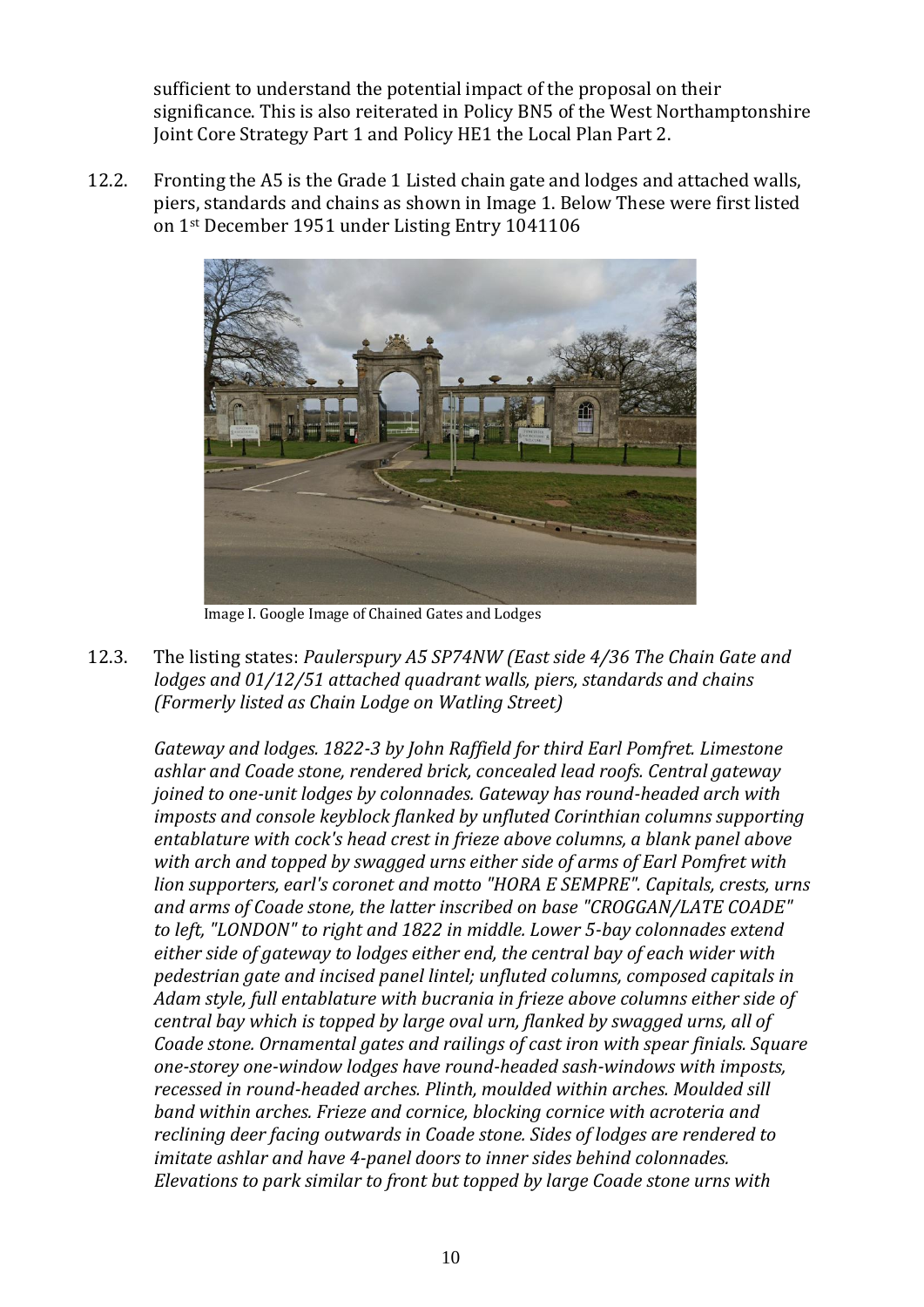*flame finials. Quadrant walls of rendered brick, stone coped, extend from lodges to stone piers with attached low cast-iron standards supporting chains which form boundary to area of grass either side of drive. Design exhibited at the Royal Academy in 1825, constructed as the principal entrance to the park of Easton Neston house and now also the main entrance to Towcester racecourse. (Buildings of England Northamptonshire, p.205; Howard Colvin, 'A Dictionary of British Architects', 2nd Edition, 1978, p.669).*

- 12.4. The application site also lies within the Grade II\* Easton Neston Park and Gardens which were first listed on 25<sup>th</sup> June 1984 under Listing Entry No. 1001032.
- 12.5. The history of the site and an abridge description are cited below as the full listing is quite lengthy:

*Richard Empson, Henry VII's notorious Treasurer, received licence to crenellate and impark Easton Neston in 1499, but forfeited his possessions when attaindered in 1510. In 1530 the manor was sold to Richard Fermor, a successful Merchant of the Staple of Calais. It was his descendant Sir William Fermor (d 1711), MP for Northampton and a prominent politician, who rebuilt the house at Easton advised by his first wife's kinsman Sir Christopher Wren. In the event work only began following his second marriage in 1682, to Catherine, daughter of the third Lord Poulett. Fermor was created Baron Lempster in 1692, and in the same year made a financially advantageous third marriage to Sophia, daughter of the Marquis of Carmarthen. This may have prompted the radical alterations to the house which followed, although another factor may have been a desire to house properly the major part of the great collection of antique sculpture known as the Arundel Marbles which Fermor bought in 1691. William's son Thomas (d 1753), created met William Kent in Rome in 1718 and later employed him at the house.*

*The family retained the house until 1857 when it passed on the death of the fifth Earl to his sister's son Thomas Hesketh, sixth Baronet, of Rufford in Lancashire, who made Easton his seat. In 1935 Sir Thomas Hesketh was created Baron Hesketh. Easton remains in private hands in 1998.*

#### *DESCRIPTION*

*LOCATION, AREA, BOUNDARIES, LANDFORM, SETTING Easton Neston House stands within its landscape park on the north side of Towcester, from which it is separated by a branch of the River Tove. Suburban growth began to extend in the mid 1990s along the west side of the old A43 (reduced to minor road status by a new by-pass further to the north-west) which bounds the park to the west. To the south-west the park runs up to the northern edge of the town and outside that to the A5. To the east and north the park boundary follows field edges. The area here registered is c 300ha.*

12.6. Para 199 of the NPPF requires that when considering the impact of a proposal on the significance of a designated heritage asset, great weight should be given to the asset's conservation, and this is irrespective of the potential harm.